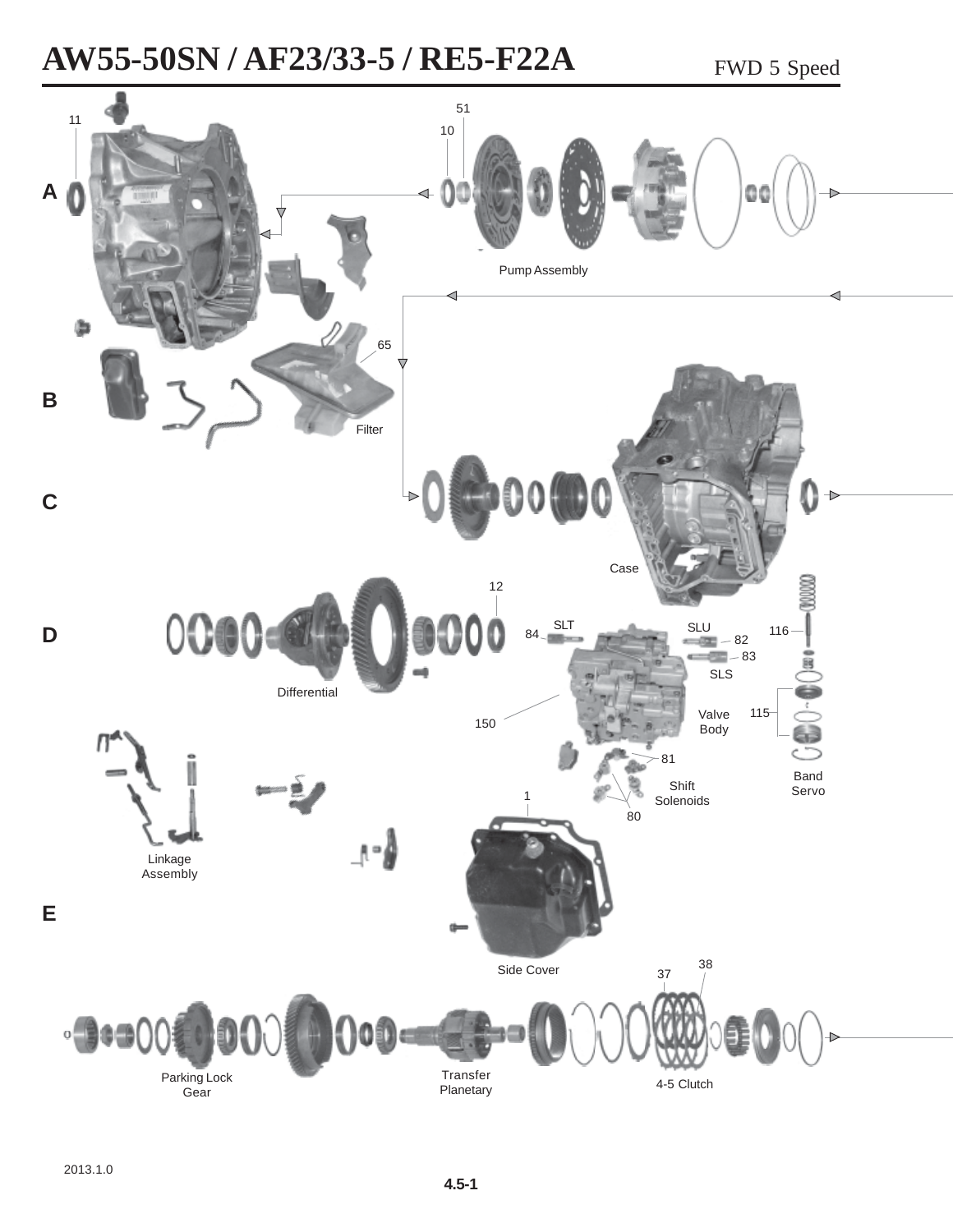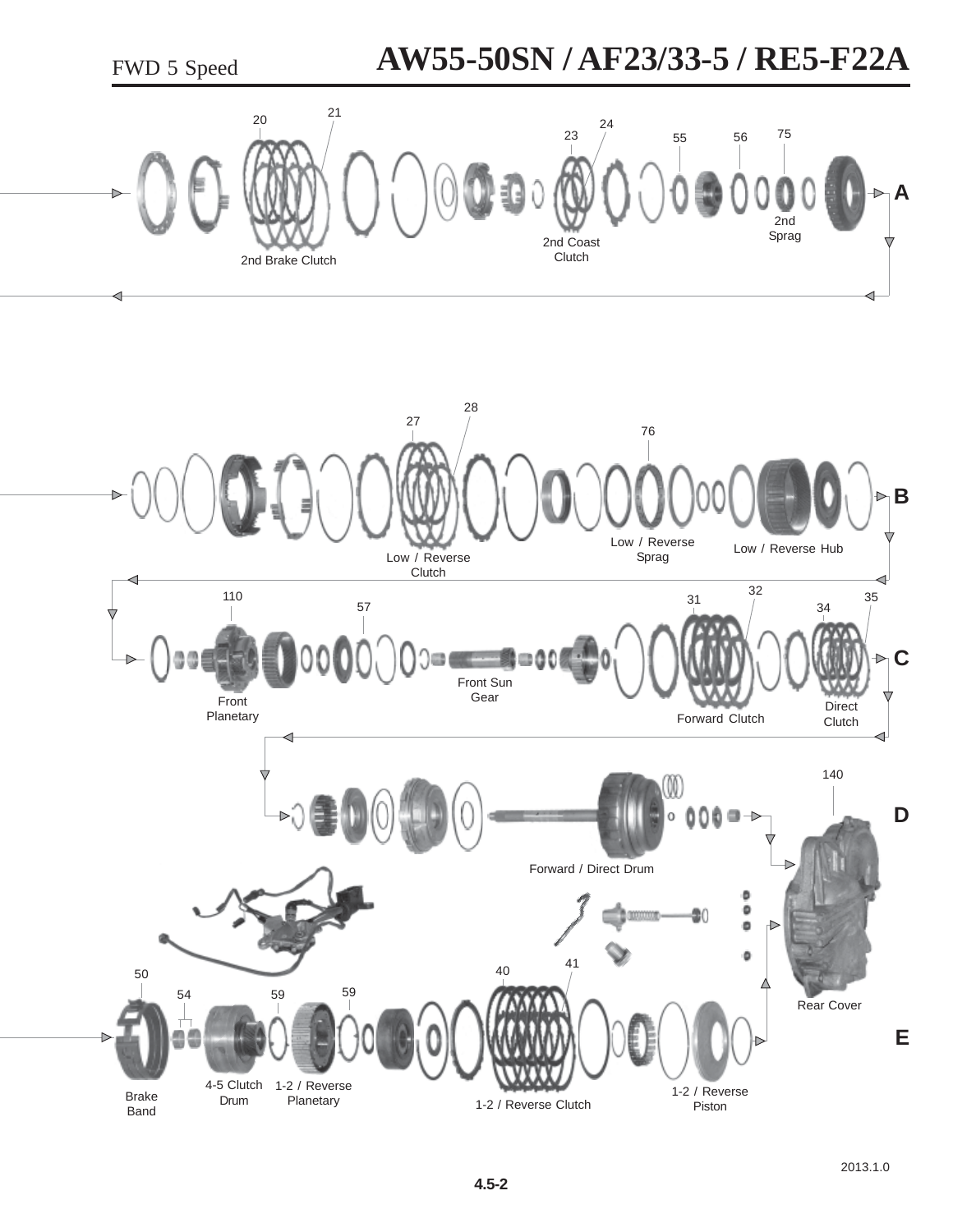| ILL.<br>NO.              | <b>PART</b><br><b>NUMBER</b>        | <b>PER</b><br><b>CAR</b> | <b>DESCRIPTION</b>          |  |                        |  |                                                            | <b>YEARS</b> |
|--------------------------|-------------------------------------|--------------------------|-----------------------------|--|------------------------|--|------------------------------------------------------------|--------------|
|                          |                                     |                          |                             |  |                        |  |                                                            |              |
|                          | <b>Pontiac Torrent</b>              |                          |                             |  |                        |  |                                                            |              |
|                          |                                     |                          |                             |  |                        |  |                                                            |              |
|                          |                                     |                          |                             |  |                        |  |                                                            |              |
|                          |                                     |                          |                             |  |                        |  |                                                            |              |
|                          |                                     |                          |                             |  |                        |  |                                                            |              |
|                          |                                     |                          |                             |  |                        |  |                                                            |              |
|                          |                                     |                          |                             |  |                        |  |                                                            |              |
|                          |                                     |                          |                             |  |                        |  |                                                            |              |
|                          |                                     |                          |                             |  |                        |  |                                                            |              |
|                          |                                     |                          |                             |  |                        |  |                                                            |              |
|                          |                                     |                          |                             |  |                        |  |                                                            |              |
|                          |                                     |                          |                             |  |                        |  |                                                            |              |
|                          |                                     |                          |                             |  |                        |  |                                                            |              |
|                          |                                     |                          |                             |  |                        |  |                                                            |              |
|                          |                                     |                          |                             |  |                        |  |                                                            |              |
|                          |                                     |                          |                             |  |                        |  |                                                            |              |
|                          |                                     |                          |                             |  |                        |  |                                                            |              |
|                          |                                     |                          |                             |  |                        |  |                                                            |              |
|                          |                                     |                          |                             |  |                        |  |                                                            |              |
|                          |                                     |                          |                             |  |                        |  |                                                            |              |
|                          |                                     |                          |                             |  |                        |  |                                                            |              |
| ILL.<br>NO.              | <b>PART</b><br><b>NUMBER</b>        | <b>PER</b><br><b>CAR</b> | <b>DESCRIPTION</b>          |  |                        |  |                                                            | <b>YEARS</b> |
|                          |                                     |                          |                             |  |                        |  |                                                            |              |
|                          | <b>TMAW55-50SN</b>                  |                          |                             |  |                        |  |                                                            |              |
|                          |                                     |                          |                             |  | <b>MASTER BOX KITS</b> |  |                                                            |              |
| ---                      | <b>K8800N-S</b>                     |                          |                             |  |                        |  | Master Kit (w/o Steels)  w/.067" Direct Frictions  2001-On |              |
|                          | <b>K8800NA-S</b>                    |                          |                             |  |                        |  | Master Kit (w/o Steels)  w/.059" Direct Frictions  2002-On |              |
|                          |                                     |                          |                             |  |                        |  |                                                            |              |
|                          |                                     |                          | <b>Steel Plate Sub-Kit:</b> |  |                        |  |                                                            |              |
|                          | K8800N-9                            |                          |                             |  |                        |  |                                                            |              |
|                          |                                     |                          |                             |  |                        |  |                                                            |              |
|                          | <b>OVERHAUL KITS</b>                |                          |                             |  |                        |  |                                                            |              |
| ---                      | <b>K88900N</b>                      |                          |                             |  |                        |  |                                                            |              |
|                          | K88900N-3                           |                          |                             |  |                        |  |                                                            |              |
|                          | K88900N-5                           |                          |                             |  |                        |  |                                                            |              |
|                          | <b>GASKET AND RUBBER COMPONENTS</b> |                          |                             |  |                        |  |                                                            |              |
| 1E                       | 88175N                              | $\mathbf{1}$             |                             |  |                        |  |                                                            |              |
|                          | 42126                               | $\overline{2}$           |                             |  |                        |  |                                                            |              |
|                          |                                     |                          |                             |  |                        |  |                                                            |              |
|                          | <b>METAL CLAD SEALS</b>             |                          |                             |  |                        |  |                                                            |              |
| 10A                      | 67526V                              | $\mathbf{1}$             |                             |  |                        |  |                                                            |              |
|                          | 11/2A 88551N                        | 2                        |                             |  |                        |  |                                                            |              |
|                          | 11/2A 87551                         | $\overline{2}$           |                             |  |                        |  |                                                            |              |
| 11A                      | 88551NA                             | $\mathbf{1}$             |                             |  |                        |  |                                                            |              |
| 11A                      | 88551V                              | $\mathbf{1}$             |                             |  |                        |  |                                                            |              |
| 11A<br>12D               | 88551VA<br>87551                    | 1<br>1                   |                             |  |                        |  |                                                            |              |
| 12D                      | 88551N                              | 1                        |                             |  |                        |  |                                                            |              |
| $\overline{\phantom{a}}$ | 68504                               | 1                        |                             |  |                        |  |                                                            |              |
|                          |                                     |                          |                             |  |                        |  |                                                            |              |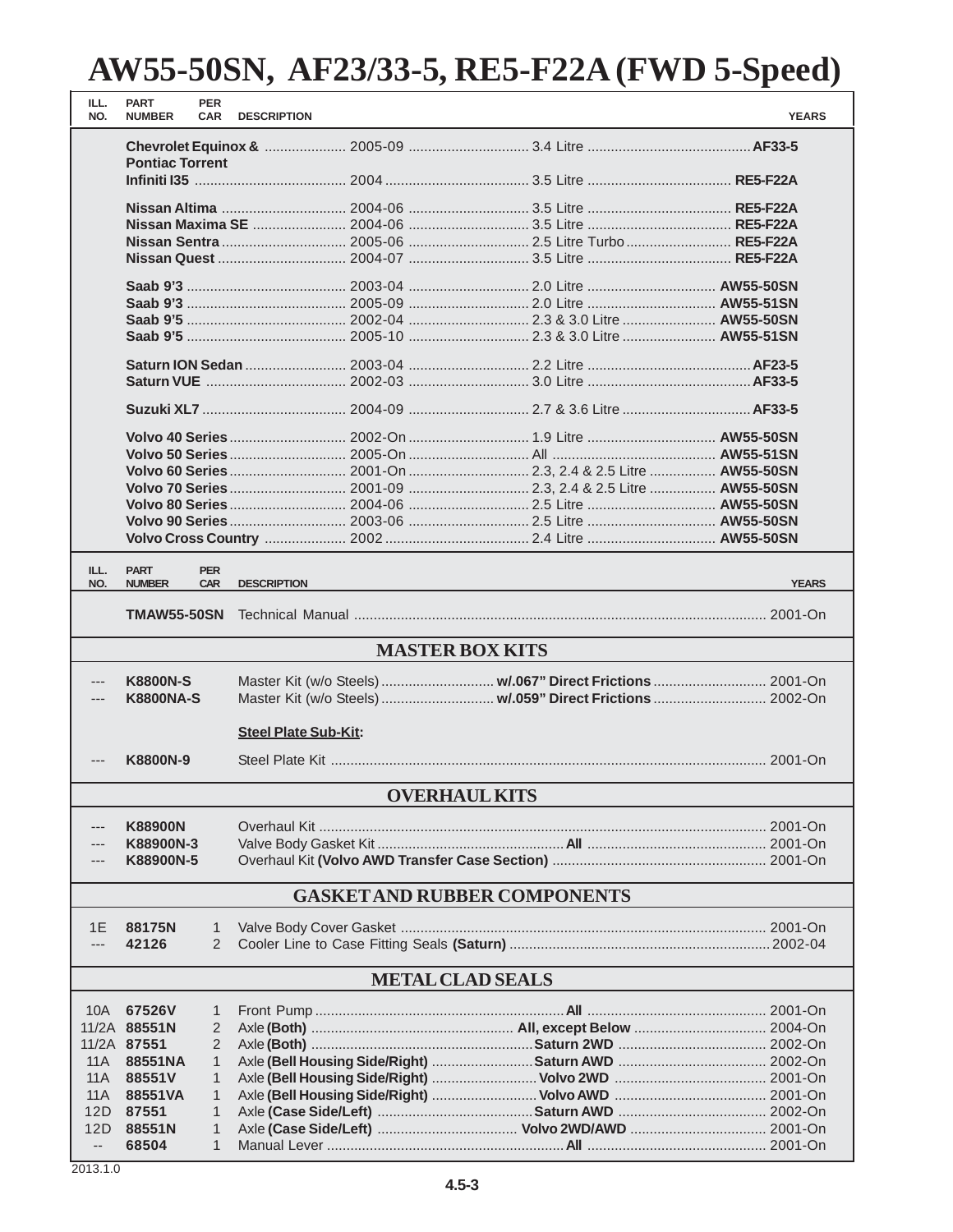| ILL.                               | <b>PART</b>             | <b>PER</b>     |                                                                                                                                          |  |              |  |  |
|------------------------------------|-------------------------|----------------|------------------------------------------------------------------------------------------------------------------------------------------|--|--------------|--|--|
| NO.                                | <b>NUMBER</b>           | CAR            | <b>DESCRIPTION</b><br><b>SEALING RINGS</b>                                                                                               |  | <b>YEARS</b> |  |  |
|                                    |                         |                |                                                                                                                                          |  |              |  |  |
|                                    | K88901N                 | 1              |                                                                                                                                          |  |              |  |  |
|                                    | <b>CLUTCH PLATES</b>    |                |                                                                                                                                          |  |              |  |  |
| 20A                                | 88306A                  |                |                                                                                                                                          |  |              |  |  |
| 21A                                | 88307A                  | 2              |                                                                                                                                          |  |              |  |  |
| 21A                                | 88307B                  | $\overline{4}$ |                                                                                                                                          |  |              |  |  |
| 21A                                | 88307C                  | 1              |                                                                                                                                          |  |              |  |  |
| 23A                                | 88304                   |                | 3-4 2nd Coast (B1) Friction (Waved)  34T, .067" - 4.260" O.D.  2001-On                                                                   |  |              |  |  |
| 24A                                | 88311                   |                | 3-4 2nd Coast (B1) Steel  8T, .071" - 3.582" I.D.  2001-On                                                                               |  |              |  |  |
| 27B                                | 88321                   |                | 4-5 Low/Reverse Brake (B3) Friction  33T, .067" - 6.302" O.D.  2001-On                                                                   |  |              |  |  |
| 28B                                | 88322N                  |                | 3-4 Low/Reverse Brake (B3) Steel  13T, .071" - 5.657" I.D.  2001-On                                                                      |  |              |  |  |
| 31C                                | 88302N                  | 4              |                                                                                                                                          |  |              |  |  |
| 32C                                | 88303A                  | 4              |                                                                                                                                          |  |              |  |  |
|                                    |                         |                |                                                                                                                                          |  |              |  |  |
| 34C<br>34C                         | 88304<br>88304NA        | 4<br>4         | Direct (C2) Friction (Grooved)  34T, .059" - 4.260" O.D.  2002-On                                                                        |  |              |  |  |
| 35C                                | 88305                   | 4              |                                                                                                                                          |  |              |  |  |
|                                    |                         |                |                                                                                                                                          |  |              |  |  |
| 37E                                | 88304A                  | $\overline{4}$ |                                                                                                                                          |  |              |  |  |
| 38E                                | 88305A                  | 4              |                                                                                                                                          |  |              |  |  |
| 40E                                | 88308N                  | 6              | 1-2 / Reverse (B5) Friction  47T, .068" - 5.551 " O.D.  2001-On                                                                          |  |              |  |  |
| 41E                                | 88309N                  | 6              |                                                                                                                                          |  |              |  |  |
|                                    |                         |                | <b>BANDS</b>                                                                                                                             |  |              |  |  |
|                                    |                         |                |                                                                                                                                          |  |              |  |  |
|                                    | 50E 88714N              | 1              |                                                                                                                                          |  |              |  |  |
| <b>BUSHINGS</b>                    |                         |                |                                                                                                                                          |  |              |  |  |
| $\qquad \qquad - \qquad -$         | <b>K88980N</b>          | 1              |                                                                                                                                          |  |              |  |  |
| $---$                              | <b>K88980NY1</b>        | $\overline{1}$ | Bushing Assortment Kit (Omega)  Units w/.873" O.D. Input Shaft  2001-On                                                                  |  |              |  |  |
| $\hspace{0.05cm} \cdots$           | K88980NZ <sup>1</sup> 1 |                | Bushing Assortment Kit (Omega)  Units w/.843" O.D. Input Shaft  2001-On                                                                  |  |              |  |  |
|                                    |                         |                | <sup>1</sup> Kit Includes: Pump, Both Stator and Both Sun Gear Bushings. Measure the Input<br>Shaft at the Rear Stator Bushing Location. |  |              |  |  |
| 51A                                | 67005                   | 1              |                                                                                                                                          |  |              |  |  |
|                                    |                         |                |                                                                                                                                          |  |              |  |  |
| 54E                                | K88004Y                 | $\mathbf{1}$   | 4-5 Drum Bushing Set (Omega)  Not in Bushing Kit  2001-On                                                                                |  |              |  |  |
|                                    | 88070N                  |                |                                                                                                                                          |  |              |  |  |
| <b>THRUST WASHERS AND BEARINGS</b> |                         |                |                                                                                                                                          |  |              |  |  |
| ---                                | <b>K88940N</b>          | 1              |                                                                                                                                          |  |              |  |  |
| 55A                                | 88401N                  | 1              | 2nd Coast Hub Washer (Front)  Part of K88900N  2001-On                                                                                   |  |              |  |  |
| 56A                                | 88402N                  | 1              | 2nd Coast Hub Washer (Rear)  Part of K88900N  2001-On                                                                                    |  |              |  |  |
| 57C                                | 88403N                  | $\mathbf{1}$   |                                                                                                                                          |  |              |  |  |
| 59E                                | 88406N                  | 2              |                                                                                                                                          |  |              |  |  |
| <b>TRANSMISSION OIL FILTERS</b>    |                         |                |                                                                                                                                          |  |              |  |  |
| 65B                                | 88600N                  |                | Oil Filter (Disassembly Required)  w/o Rib/Dam on Inlet Side  2001-On                                                                    |  |              |  |  |
| 65B                                | 88600NB                 | 1<br>1         | Oil Filter (Disassembly Required)  w/Rib/Dam on Inlet-Side  2004-On                                                                      |  |              |  |  |
|                                    |                         |                |                                                                                                                                          |  |              |  |  |

2013.1.0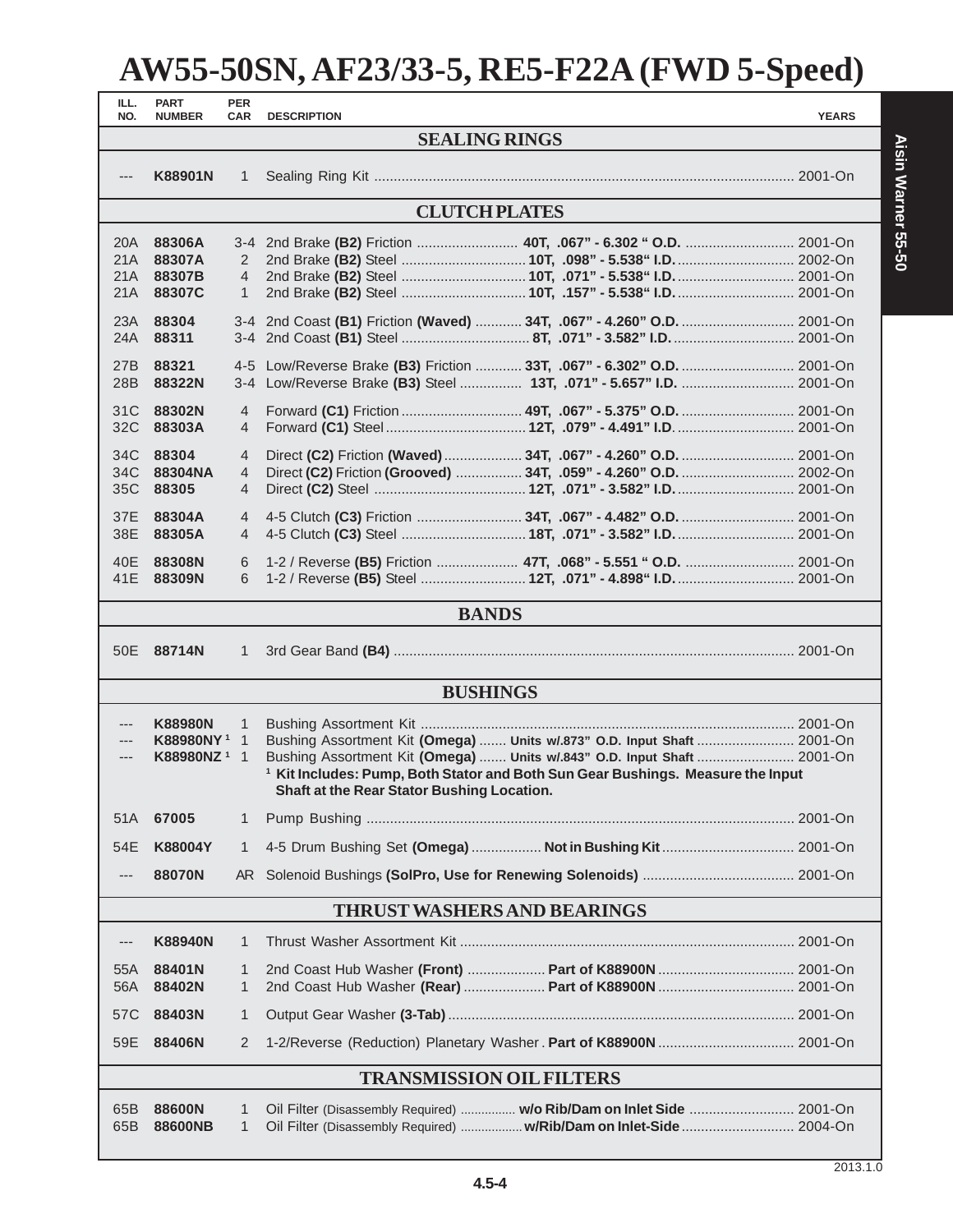| ILL.<br>NO.   | <b>PART</b><br><b>NUMBER</b>                                                                   | <b>PER</b><br><b>CAR</b>          | <b>DESCRIPTION</b>                                                                                                                                                                                                      | <b>YEARS</b> |
|---------------|------------------------------------------------------------------------------------------------|-----------------------------------|-------------------------------------------------------------------------------------------------------------------------------------------------------------------------------------------------------------------------|--------------|
| <b>SPRAGS</b> |                                                                                                |                                   |                                                                                                                                                                                                                         |              |
| 75A           | 72815<br>76B 81814A<br>76B K88813N                                                             | 1<br>$\mathbf{1}$<br>$\mathbf{1}$ |                                                                                                                                                                                                                         |              |
|               |                                                                                                |                                   | <b>SHIFT ENHANCEMENTS AND VALVES</b>                                                                                                                                                                                    |              |
| ---           | <b>K88944N</b>                                                                                 | $\mathbf{1}$                      | Reduces/Corrects/Prevents: Delayed/Bang Engagement, 4-3 and 3-2 Coast Clunk,<br>2-3 and 3-4 Cutloose, Kick-Down Runaway and TCC Slip.                                                                                   |              |
|               | <b>K88947N</b>                                                                                 | $\mathbf{1}$                      | Addresses: Common Driveability and Wear Issues that Originate in the Valve Body<br>and Solenoids. No Reaming Required all "Drop-in" Components. A Universal Solenoid<br>Tool (K89912) is Required to Rebuild Solenoids. |              |
|               | <b>K88889N</b>                                                                                 | 1                                 | Addresses: Slips in Reverse and Poor Upshifts.                                                                                                                                                                          |              |
|               | <b>K88989N</b>                                                                                 | $\mathbf{1}$                      | Oversized Pressure Regulator Valve & Boost Valve Kit (Sonnax)  2001-On<br>Addresses: Delayed Engagements, Harsh Reverse and TCC Slip or Engine Stall.<br>Requires K88589N Tool Kit. Includes K88889N.                   |              |
| ---           | <b>K88883N</b>                                                                                 | 1                                 | Addresses: Overheating of Fluid, Harsh Reverse, TCC Slip, RPM Surge, High or Low<br>SLT Pressure and Poor Quality Shifts. Requires K88583N Tool Kit.                                                                    |              |
|               | <b>K88887N</b><br><b>K88887NW</b>                                                              | $\mathbf{1}$<br>$\mathbf{1}$      | Oversized Lockup Control Valve and Sleeve Kit (Sonnax, Use w/K88587N Tool)  2001-On<br>Addresses: Excessive TCC Slippage, Harsh Downshift or Converter Doesn't Release.                                                 |              |
| ---           | <b>K88886N</b>                                                                                 | $\mathbf{1}$                      | Addresses: No TCC Apply, TCC Cycle or RPM Fluctuation.                                                                                                                                                                  |              |
| ---           | <b>K88885N</b>                                                                                 | $\mathbf{1}$                      | Addresses: No TCC Apply and Loss of Solenoid Modulator Oil Pressure.                                                                                                                                                    |              |
|               | <b>K88884NA</b>                                                                                | 1                                 | Oversized Solenoid Modulator Valve Capsule Kit (Sonnax, Use K88584NA Tool) 2001-On<br>Addresses: Delayed Engagements, Low SLT Pressure and TCC Slip or RPM Surge.                                                       |              |
|               | <b>K88881N</b>                                                                                 | 1                                 | Oversized Nuetral Relay Valve Kit (Sonnax, Use K88581N Tool)  2001-On<br>Addresses: Delayed Forward Engagement.                                                                                                         |              |
|               | <b>K88882N</b>                                                                                 | $\mathbf{1}$                      | Addresses: 3-2 Neutral, Harsh 3-2 Coast Downshift, 2-3 Flare or Neutral Shift,<br>SLT Pressure and Poor Quality Shifts. Requires K88582N Tool Kit.                                                                      |              |
|               | <b>K88763N</b>                                                                                 | 1                                 | Addresses: Harsh or Flare 2-3 and Missing or Lost B5 Spring.                                                                                                                                                            |              |
|               | <b>K88783N</b>                                                                                 | $\mathbf{1}$                      | Addresses: Delayed Forward Engagement, Low Line, Flare 2-3 and Erratic SLT Pressure.                                                                                                                                    |              |
|               | <b>K88880N</b>                                                                                 | $\mathbf{1}$                      | Addresses: Delayed Forward Engagement, Low Line, Flare 2-3 and Erratic SLT Pressure.                                                                                                                                    |              |
|               |                                                                                                |                                   | <b>ELECTRONIC COMPONENTS</b>                                                                                                                                                                                            |              |
|               | Note: When ordering Solenoids, for Aftermarket please add the (-A) Suffix, for Reman add (-R). |                                   |                                                                                                                                                                                                                         |              |
| 80D<br>80D    | 88871M<br>88871N                                                                               | 1<br>1                            | Shift Solenoids (Rev/1st [S1])Black Connector (Straight Bolt Hole to Connector) 2001<br>Shift Solenoids (Rev/1st [S1])Black Connector (Angled Bolt Hole to Connector)  2002-On                                          |              |

80D **88871NA** 1 Shift Solenoids (2-3, 3-4 **[S2]**) **Black - Normally Open (Except Volvo, Nissan)** ............ 2002-On 80D **88871NC** 1 Shift Solenoids (2-3, 3-4 **[S2]**) .... **Gray - Normally Closed (Volvo, Nissan)** ................. 2001-On